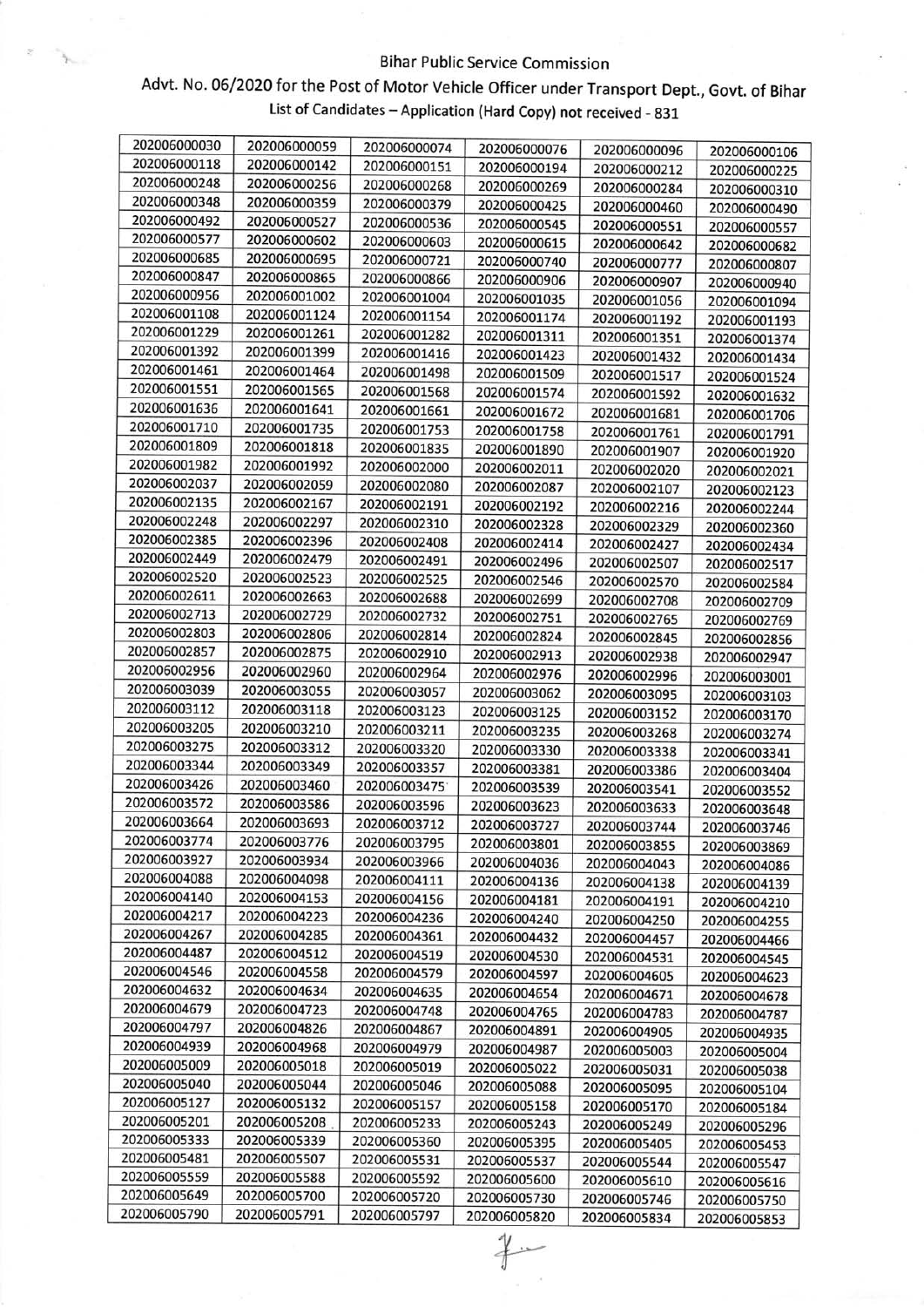| 202006005871 | 202006005910 | 202006005916 | 202006005965                 | 202006005966                 | 202006005990 |
|--------------|--------------|--------------|------------------------------|------------------------------|--------------|
| 202006005992 | 202006006004 | 202006006009 | 202006006047                 | 202006006059                 | 202006006083 |
| 202006006087 | 202006006089 | 202006006107 | 202006006121                 | 202006006142                 | 202006006144 |
| 202006006149 | 202006006157 | 202006006177 | 202006006184                 | 202006006197                 | 202006006217 |
| 202006006223 | 202006006228 | 202006006281 | 202006006309                 | 202006006316                 | 202006006354 |
| 202006006383 | 202006006410 | 202006006417 | 202006006424                 | 202006006447                 | 202006006468 |
| 202006006474 | 202006006482 | 202006006494 | 202006006497                 | 202006006504                 | 202006006506 |
| 202006006507 | 202006006516 | 202006006528 | 202006006582                 | 202006006589                 | 202006006601 |
| 202006006603 | 202006006610 | 202006006630 | 202006006636                 | 202006006685                 | 202006006708 |
| 202006006720 | 202006006740 | 202006006751 | 202006006753                 | 202006006797                 | 202006006807 |
| 202006006818 | 202006006839 | 202006006844 | 202006006876                 | 202006006900                 | 202006006902 |
| 202006006960 | 202006007008 | 202006007017 | 202006007021                 | 202006007024                 | 202006007037 |
| 202006007044 | 202006007053 |              |                              |                              |              |
| 202006007108 |              | 202006007058 | 202006007084                 | 202006007090                 | 202006007100 |
|              | 202006007146 | 202006007155 | 202006007176                 | 202006007187                 | 202006007197 |
| 202006007213 | 202006007214 | 202006007263 | 202006007286                 | 202006007297                 | 202006007311 |
| 202006007339 | 202006007348 | 202006007353 | 202006007357                 | 202006007377                 | 202006007381 |
| 202006007384 | 202006007386 | 202006007398 | 202006007415                 | 202006007433                 | 202006007448 |
| 202006007463 | 202006007467 | 202006007492 | 202006007507                 | 202006007513                 | 202006007517 |
| 202006007523 | 202006007527 | 202006007531 | 202006007543                 | 202006007557                 | 202006007560 |
| 202006007585 | 202006007586 | 202006007589 | 202006007596                 | 202006007605                 | 202006007614 |
| 202006007619 | 202006007631 | 202006007648 | 202006007654                 | 202006007656                 | 202006007658 |
| 202006007671 | 202006007684 | 202006007689 | 202006007695                 | 202006007696                 | 202006007702 |
| 202006007723 | 202006007727 | 202006007729 | 202006007740                 | 202006007746                 | 202006007753 |
| 202006007754 | 202006007773 | 202006007789 | 202006007797                 | 202006007802                 | 202006007809 |
| 202006007812 | 202006007886 | 202006007895 | 202006007907                 | 202006007908                 | 202006007915 |
| 202006007922 | 202006007926 | 202006007934 | 202006007941                 | 202006007950                 | 202006007982 |
| 202006008015 | 202006008018 | 202006008026 | 202006008042                 | 202006008058                 | 202006008074 |
| 202006008100 | 202006008101 | 202006008105 | 202006008110                 | 202006008140                 | 202006008143 |
| 202006008148 | 202006008176 | 202006008187 | 202006008201                 | 202006008215                 | 202006008220 |
| 202006008240 | 202006008264 | 202006008265 | 202006008294                 | 202006008326                 | 202006008347 |
| 202006008349 | 202006008367 | 202006008376 | 202006008379                 | 202006008383                 | 202006008419 |
| 202006008422 | 202006008425 | 202006008446 | 202006008447                 | 202006008459                 | 202006008464 |
| 202006008522 | 202006008540 | 202006008541 | 202006008584                 | 202006008590                 | 202006008593 |
| 202006008617 | 202006008642 | 202006008645 | 202006008672                 | 202006008713                 | 202006008720 |
| 202006008724 | 202006008726 | 202006008729 | 202006008733                 | 202006008770                 | 202006008791 |
| 202006008794 | 202006008795 | 202006008800 | 202006008811                 | 202006008845                 | 202006008846 |
| 202006008868 | 202006008907 | 202006008911 | 202006008916                 | 202006008947                 | 202006008959 |
| 202006008973 | 202006009018 | 202006009022 | 202006009028                 | 202006009056                 | 202006009061 |
| 202006009067 | 202006009081 | 202006009086 | 202006009093                 | 202006009096                 | 202006009121 |
| 202006009139 | 202006009150 | 202006009156 | 202006009164                 | 202006009202                 | 202006009207 |
| 202006009212 | 202006009218 | 202006009246 | 202006009248                 | 202006009256                 | 202006009257 |
| 202006009261 | 202006009270 | 202006009275 | 202006009310                 | 202006009315                 | 202006009317 |
| 202006009328 | 202006009356 | 202006009375 | 202006009382                 | 202006009384                 | 202006009401 |
| 202006009413 | 202006009432 | 202006009448 | 202006009449                 | 202006009466                 |              |
| 202006009509 | 202006009517 | 202006009520 | 202006009540                 | 202006009581                 | 202006009468 |
| 202006009616 | 202006009630 | 202006009715 |                              |                              | 202006009600 |
| 202006009820 | 202006009850 | 202006009897 | 202006009733<br>202006009898 | 202006009783<br>202006009907 | 202006009787 |
| 202006009962 | 202006009984 | 202006010030 |                              |                              | 202006009951 |
| 202006010181 | 202006010202 |              | 202006010097                 | 202006010112                 | 202006010124 |
| 202006010300 | 202006010304 | 202006010211 | 202006010274                 | 202006010287                 | 202006010296 |
| 202006010372 |              | 202006010321 | 202006010323                 | 202006010333                 | 202006010340 |
| 202006010467 | 202006010387 | 202006010437 | 202006010452                 | 202006010456                 | 202006010464 |
| 202006010589 | 202006010476 | 202006010500 | 202006010530                 | 202006010541                 | 202006010556 |
|              | 202006010592 | 202006010606 | 202006010643                 | 202006010656                 | 202006010718 |
| 202006010776 | 202006010784 | 202006010789 | 202006010848                 | 202006010870                 | 202006010882 |
| 202006010921 | 202006010925 | 202006010939 | 202006010940                 | 202006010965                 | 202006010966 |
| 202006011000 | 202006011007 | 202006011031 | 202006011039                 | 202006011066                 | 202006011078 |
| 202006011089 | 202006011099 | 202006011113 | 202006011131                 | 202006011160                 | 202006011168 |
| 202006011205 | 202006011236 | 202006011259 | 202006011260                 | 202006011280                 | 202006011286 |
| 202006011298 | 202006011300 | 202006011301 | 202006011314                 | 202006011334                 | 202006011337 |
| 202006011340 | 202006011341 | 202006011343 | 202006011346                 | 202006011348                 | 202006011350 |
| 202006011354 | 202006011388 | 202006011391 | 202006011393                 | 202006011396                 | 202006011414 |
| 202006011416 | 202006011432 | 202006011447 | 202006011452                 | 202006011454                 | 202006011474 |
| 202006011492 | 202006011517 | 202006011520 | 202006011529                 | 202006011541                 | 202006011549 |
|              |              |              |                              |                              |              |

 $\beta_{\rm s}$